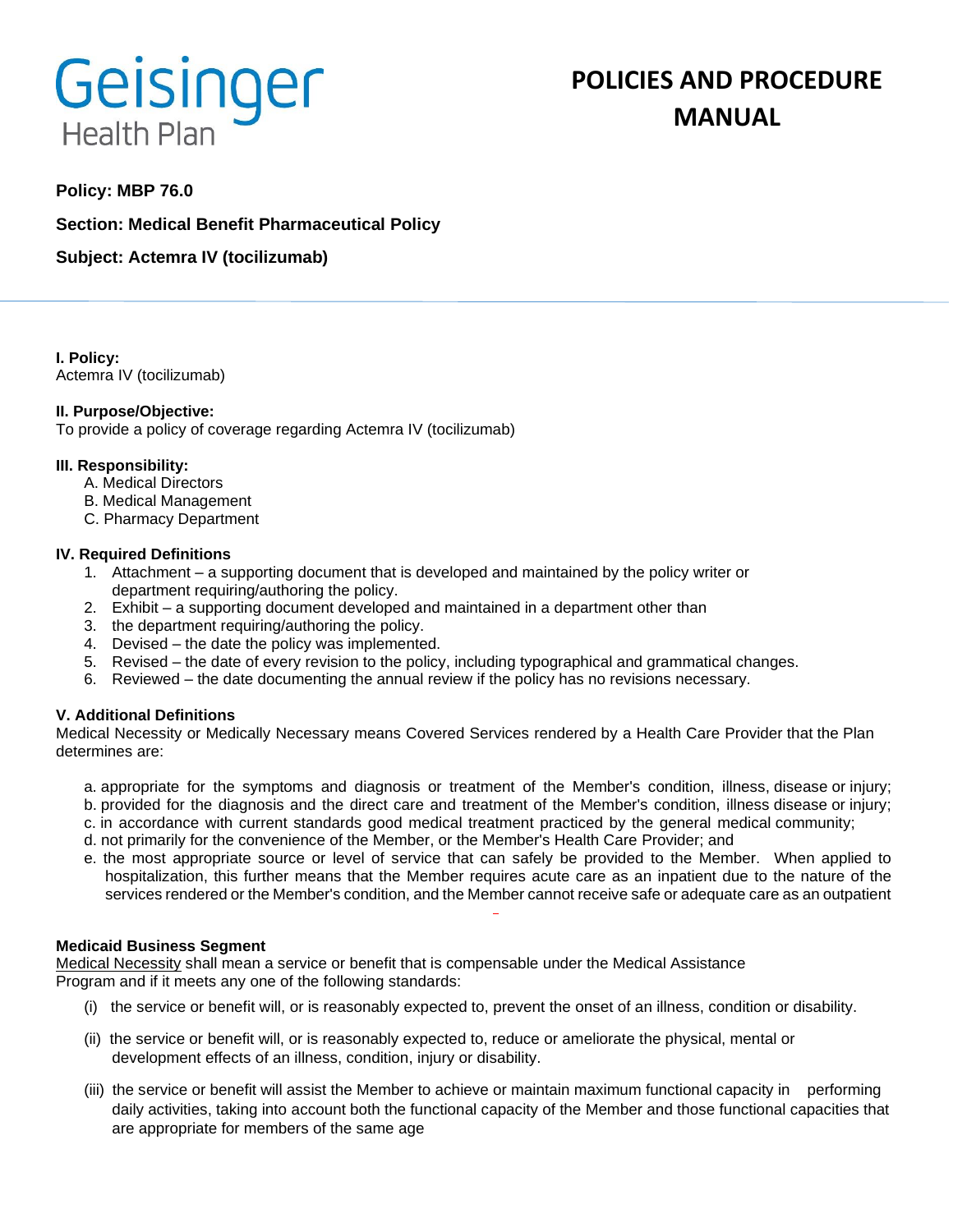# **DESCRIPTION:**

Actemra IV (tocilizumab) is a humanized interleukin-6 receptor –inhibiting monoclonal antibody. It competes for both membrane-bound and soluble forms of the human interleukin-6 receptor, thus inhibiting the binding of interleukin to its receptors and leading to the blockade of interleukin-6 signaling through the soluble and membrane-bound interleukin-6 receptors. Interleukin-6 is a pro- inflammatory cytokine commonly expressed in patients with rheumatoid arthritis.

## **Indications which Do Not Require Prior Authorization for use:**

Claims submitted with the following diagnosis for use do not require prior authorization for use:

• Chimeric antigen receptor (CAR) T cell-induced severe or life-threatening cytokine release syndrome (CRS)

# **CRITERIA FOR USE: Requires Prior Authorization by Medical Director or Designee**

**GRANDFATHER PROVISION** – Members already established on therapy are eligible for approval as long as there is medical record documentation that the safety and effectiveness of use for the prescribed indication is supported by Food and Drug Administration (FDA) approval or adequate medical and scientific evidence in the medical literature.

Actemra IV (tocilizumab) will be considered medically necessary when all of the following criteria are met:

- 1. Adults with moderate to severe rheumatoid arthritis:
	- Medical record documentation that member is 18 years of age or greater **AND**
	- Prescription written by a rheumatologist **AND**
	- **Physician provided documentation of a diagnosis of moderate to severe rheumatoid** arthritis (made in accordance with the American College of Rheumatology Criteria for the Classification of Diagnosis of Rheumatoid Arthritis); **AND**
	- Medical record documentation that Actemra is not being used concurrently with a TNF blocker or other biologic agent **AND**
	- Medical record documentation of a therapeutic failure on, contraindication to or intolerance to 12 weeks of Humira\*, Rinvoq\*, OR Xeljanz\*

\*Requires prior authorization

- 2. Active systemic juvenile idiopathic arthritis (SJIA).
	- Prescription written by a rheumatologist **AND**
	- Patient is 2 years of age or older **AND**
	- Medical record documentation of a diagnosis of systemic juvenile idiopathic arthritis **AND**
	- Medical record documentation that Actemra is not being used concurrently with a TNF blocker or other biologic agent
- 3. Active polyarticular juvenile idiopathic arthritis (PJIA)
	- Medical record documentation that member is 2 years of age or greater **AND**
	- Prescription is written by a rheumatologist; **AND**
	- Medical record documentation of a diagnosis active polyarticular juvenile idiopathic arthritis or juvenile rheumatoid arthritis **AND**
	- Medical record documentation that Actemra is not being used concurrently with a TNF blocker or other biologic agent **AND**
	- Physician provided documentation of a therapeutic failure on, contraindication to or intolerance to a minimum 4 month trial of Humira\*

\*Requires prior authorization

**AUTHORIZATION DURATION:** Approval will be given for an initial duration of six (6) months. For continuation of coverage, medical record documentation of clinical improvement or a lack of progression in the signs and symptoms of the targeted disease state at six (6) months of Actemra therapy is required.

After the initial six (6) month approval, subsequent approvals for coverage will be for a duration of one (1) year. Reevaluation of coverage will be every one (1) year requiring medical record documentation of continued or sustained improvement in the signs and symptoms of the targeted disease while on Actemra therapy.